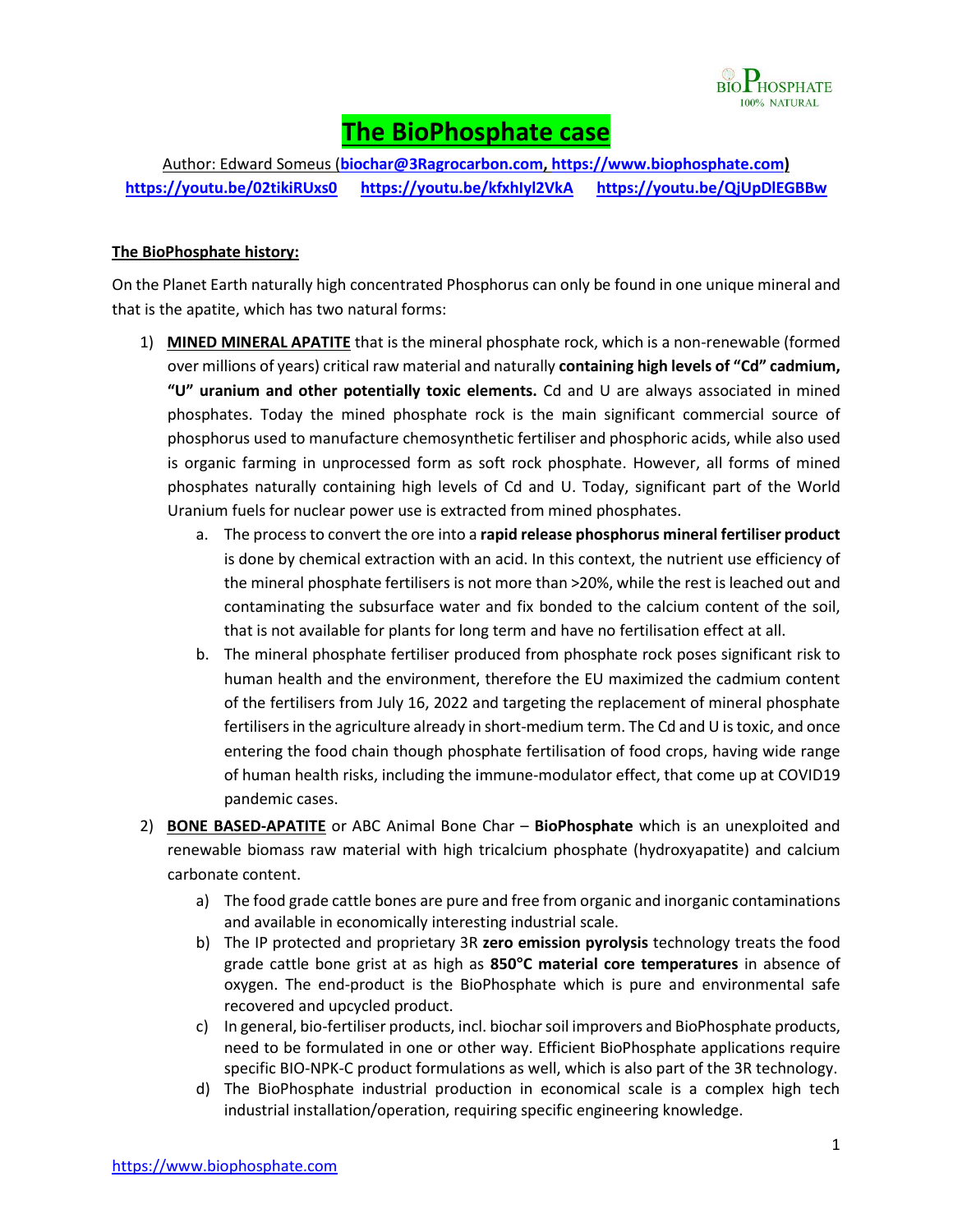

As both materials are same apatite group substances the standard high P concentration is approx. 35% P<sub>2</sub>O<sub>5</sub> in both cases.

## **On this Planet Earth, there are no any other natural materials having that economically high P concentration than the apatite based (1) mined mineral phosphate and the (2) animal bone char.**

- $\checkmark$  While traditional bone char products have been known since 1820 in the UK, and since 1870 in very large industrial scale produced in the UK, the operations stopped in 2001 as the obsolete technology and underqualified bone char products did not meet the new EU industrial/environmental regulations and quality requirements anymore and the old system could not be further developed either.
- $\checkmark$  In 2002 Edward Someus (3R-BioPhosphate Ltd. ) has been taking over the case and selected by the EC Commission to develop a new generation and modern bone char specific processing technology and safe ABC Animal Bone Char – BioPhosphate products according to the  $21^{st}$  century requirements, that successfully implemented over the past 20 years.
- $\checkmark$  Edward Someus is the original source for the 3R Zero Emission pyrolysis processing and active formulated BioPhosphate product solution with carbon negative applications. Edward Someus is the sole owner of the IP and industrial design, furthermore the only knowledge center organisation in the EU, which is specialized on all the comprehensive elements (from S&T RTD into full industrialisation) of the bone char case and BioPhosphate system. This 20 years RTD program has gone through several progressive evolutionary steps and by 2022 reached ready for full industrialization and international commercialization.
- $\checkmark$  All phosphate products are classified as Critical Raw Materials as of the approved new EU strategy (COM 2020/474) and the phosphorus recovery is core element of the mega scale Fertilising Products Regulation (EU 2019/1009, which will be implemented from July 16, 2022, The Green Deal and Circular Economy incentives as well.
- $\checkmark$  The 3R system has been developed for targeted markets and different climatic/soil conditions, incl. the developed and the developing countries as well.

#### **3R (Recycle-Recover-Reuse) technology**

The specific objective of 3R Recycle-Reuse-Reduce zero emission pyrolysis and phosphorus recovery key enabling technology is the added value upcycling and valorisation of food grade cattle animal by-products into safe and high value recovered organic Phosphorous fertilizer by integrated thermal and active biotechnological formulation processing means.

The 3R proprietary zero emission pyrolysis technology treats the cattle bone grist at as high as **850°C material core temperature** (that is a unique special technical solution) in total absence of oxygen, that unique processing condition requirement is absolute necessary for the bone processing case. Due to the animal bone natural characteristics, there is no any other technical opportunity to produce high grade ABC Animal Bone Char other than 850°C material core temperature, that is required to meet the new regulations beyond 2022 (at least in the high end markets, such as the EU, USA, Australia and Japan). Achieving 850°C high material core pyrolysis temperature require specific innovative design and high tech engineering as well.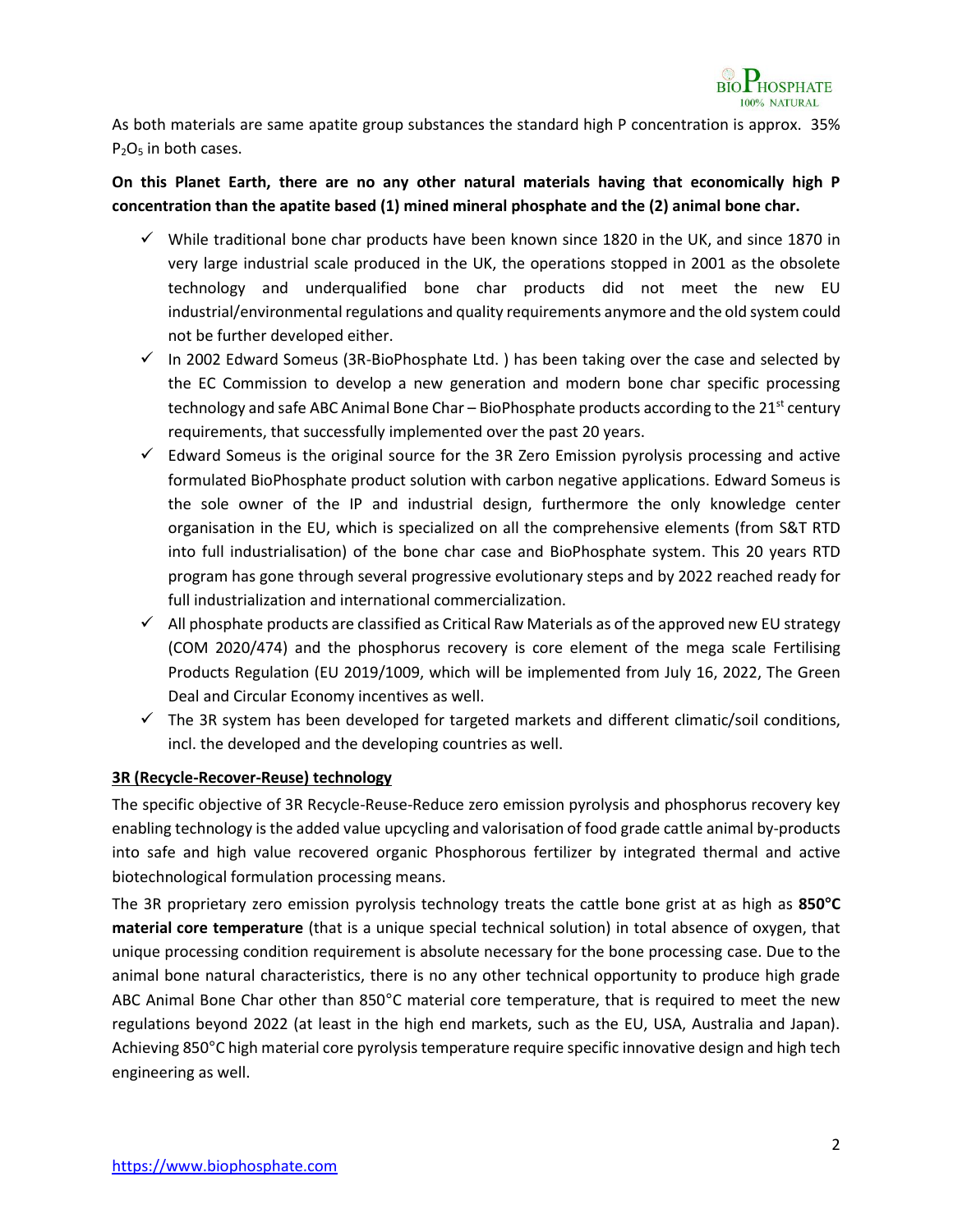



The 3R technology zero emission solution **is** designed **for cases** where all and any material streams are upcycled and reused (converted into safe and valuable products). **The result is**  that the process does not produce harmful emissions (including greenhouse gases) and the product is safe to use **in carbon negative application way**. The 3R zero emission concept is not only an environmental concept but an economical concept as well, aiming upcycling and reuse all input material streams and converting into added value, safe and market demanded product streams.

The pr**ocess is energy self-sufficient,** auto-thermal **and producing large amounts of surplus bioenergy**. Pyrolysis bio-oil (a by-product of the treatment process) will be used to provide heat and power to the plant, with any surplus sold to create an additional revenue stream for the plant owner.

- $\checkmark$  The invention: the original inventor and the sole IP owner of the innovative 3R technology and novel BioPhosphate products is the Swedish upcycling engineer Edward Someus.
- $\checkmark$  **RTD**: The 3R technology and BioPhosphate product developments has been executed under the umbrella of the European Commission since 2002, incl. EC co-finance.
- **Proven demonstrated**: After years of complex development works, the 3R technology has been already fully and long term tested, industrial field demonstrated with 2,000 t/y throughput regional capacity and full industrial design developed for 2022 implementation of 20,800 t/y throughput international capacity operations and its transcontinental replications.
- **BioPhosphate product tests**: executed under European science and technology cooperation in different climatic and soil conditions and Israel.

### **Output product = BioPhosphate product family and other added value products**

- 1) **Bio fertiliser**: Economically high concentrated (~35% P2O<sup>5</sup> content) phosphorus bio-fertiliser with advantageous high calcium lime content. Soil and soilless media applications developed, incl. microbiological active formulations (PROTECTOR products). MS Authority permit number: 6300/2407-2/2020. EU FPR 20191009 and REACH certifications under progress in 2022. The NUTRIMAN (2018-2031 [www.nutriman.net](http://www.nutriman.net/) ) is an important market promotional network in 8 languages and direct contact point for the BioPhosphate products, reaching >1.5 million farmers.
	- **a) The BioPhosphate basic products for controlled release bio-fertiliser applications are always active formulated into BIO-NPK-C compound products as of market demanded content, concentration and performance requirements.**
- 2) **Adsorbent – virgin production and regeneration**: unique characteristic adsorbent for water treatment industrial applications for removal of the following contaminants:
	- a) Macromolecular organics.
	- b) Metal and metalloids, such as Cd, Zn, Cu, Cr, As, Pb, aso.
	- c) Removal of fluoride, sulphur and phosphorus content.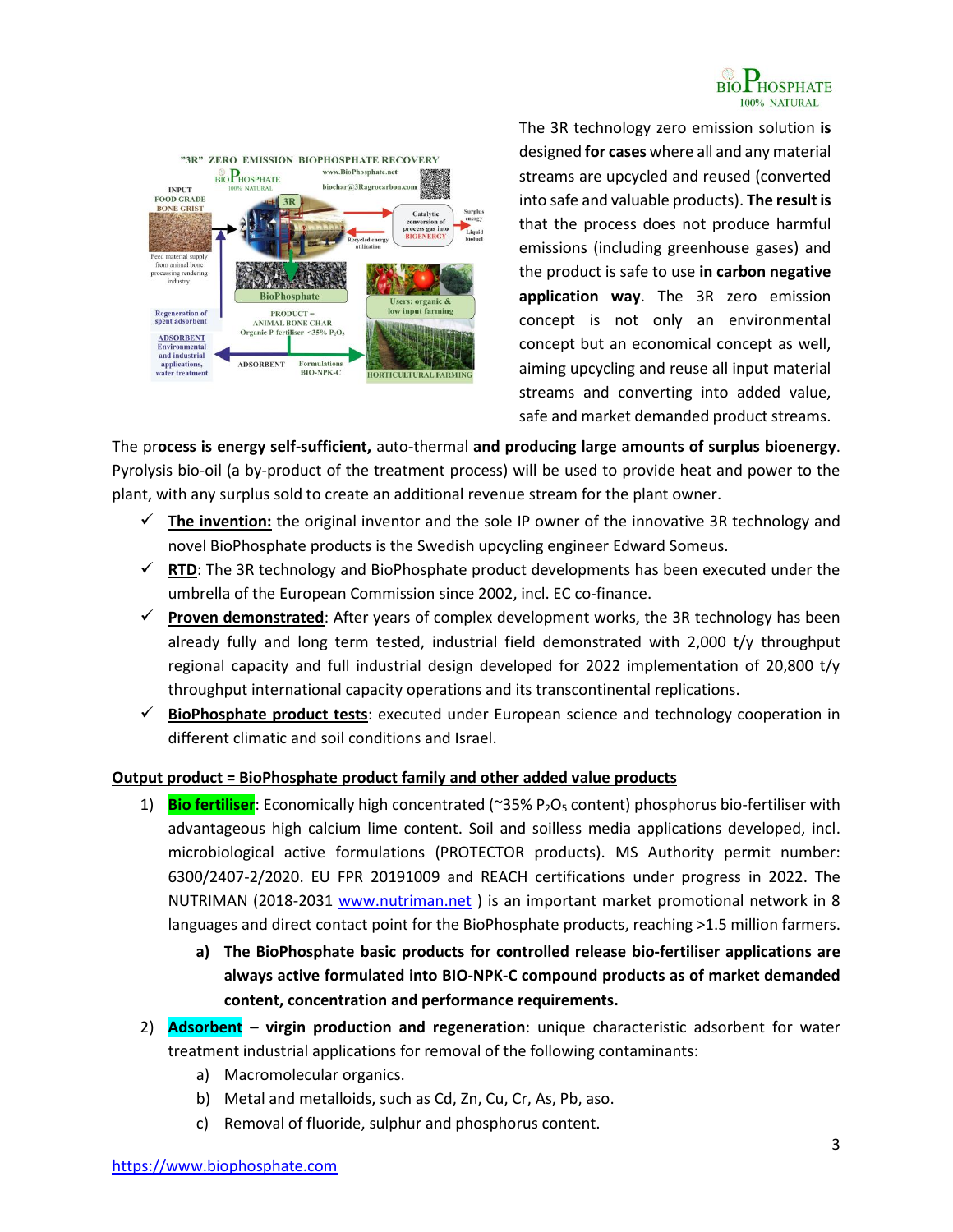

- d) Processing of radionuclide contaminated water at nuclear power plants.
- 3) **Animal feed supplementary**: specific grade animal bone char (*carbo animalis purificatus*) and biochar applications for animal feed supplementary is under development.
- 4) **Other applications**: sugar refinery decolorizing filter, refine [crude oil](https://en.wikipedia.org/wiki/Petroleum) in the production of petroleum jelly, impregnations and coatings, preservative, black [pigment](https://en.wikipedia.org/wiki/Pigment) fo[r artist's paints](https://en.wikipedia.org/wiki/Paint), aso.
	- a) The bone char production also providing bone oil **(oleum animale**) by-products, also called [Dippel's oil,](https://en.wikipedia.org/wiki/Dippel%27s_oil) a nitrogenous by-product of the dry distillation manufacture of bone char. The 3R technology uses bone oil for bio-energy production with innovative opportunity to extract ammonium nitrate bio-fertiliser.
	- a) **Green energy**: The 3R process is auto-thermal and energy positive, e.g. onsite producing more energy than use and providing several added value positive effects. **Unit 20k** with 20,800 t/y throughput capacity: green electricity energy production  $\sim$  2MWe/h from which the surplus uploaded to the grid. All thermal energy is recovered and reused onsite.
- 5) **Biochar**: the 3R technology is optimal for high end manufacturing of wide range of products from wide range of organic inputs as well, incl. plant based Terra Preta biochar for soil improver and metallurgical applications.

The European Commission is amending FPR Fertilising Products Regulation (EU) 2019/1009 of the European Parliament and of the Council for the purpose of adding pyrolysis/gasification materials as a component material category CMC 14. In the case of BioPhosphate (CAS 8021-99-6 Bone Charcoal, EC 232-421-2) the input bone meal material fully meet the new FPR conditions where category 2-3 bone grist used, 133°C  $^{20}$  min 3 bar pressure sterilized and delivered from EU/MS approved/registered rendering industrial plant. Few key treatment conditions compared 3R BioPhosphate/3R Terra Preta Biochar versus FPR products such as:

| Treatment conditions, criteria and<br>maximum allowable limits | EU<br><b>FPR</b><br>products | 3R<br><b>BioPhosphate</b><br>products | <b>3R Terra Preta</b><br><b>Biochar</b><br>products |
|----------------------------------------------------------------|------------------------------|---------------------------------------|-----------------------------------------------------|
| Processing temperature minimum °C                              | 180                          | 850                                   | 450                                                 |
| Processing residence time minimum                              | 2 sec                        | 20 min                                | 20 min                                              |
| *PAH <sub>16</sub> (dry matter) mg/kg                          | 6                            | **PAH <sub>19</sub>                   | **PAH <sub>19</sub>                                 |
| ** PAH <sub>19</sub> (dry matter) incl. PAH <sub>16</sub>      | n/a                          |                                       |                                                     |
| ***Cadmium (dry matter) mg/kg (bio cases)                      | $1.5\,$                      | 1.5                                   |                                                     |

\* The high toxic 16 EPA PAHs Polycyclic Aromatic Hydrocarbon are US standards since 1976.

\*\* The 19 EPA PAHs update is used at some Member State permit regulations that is applied since 2005 as modernization of the 30 years old 16 EPA PAH standard.

\*\*\* By July 16, 2022 the EU FPR Fertilising Products Regulation is decreasing the so far applied >90 mg/kg toxic cadmium content in fertilisers into 1.5 mg/kg maximum allowable limit in bio-cases.

BioPhosphate is apatite based calcium-phosphate with  $\sim$ 35% P<sub>2</sub>O<sub>5</sub> content to replace the toxic Cadmium/Uranium content natural soft rock phosphate in the organic farming sector and the chemically processed mineral phosphates in the intensive farming sector. Plant based biochar is soil improver.